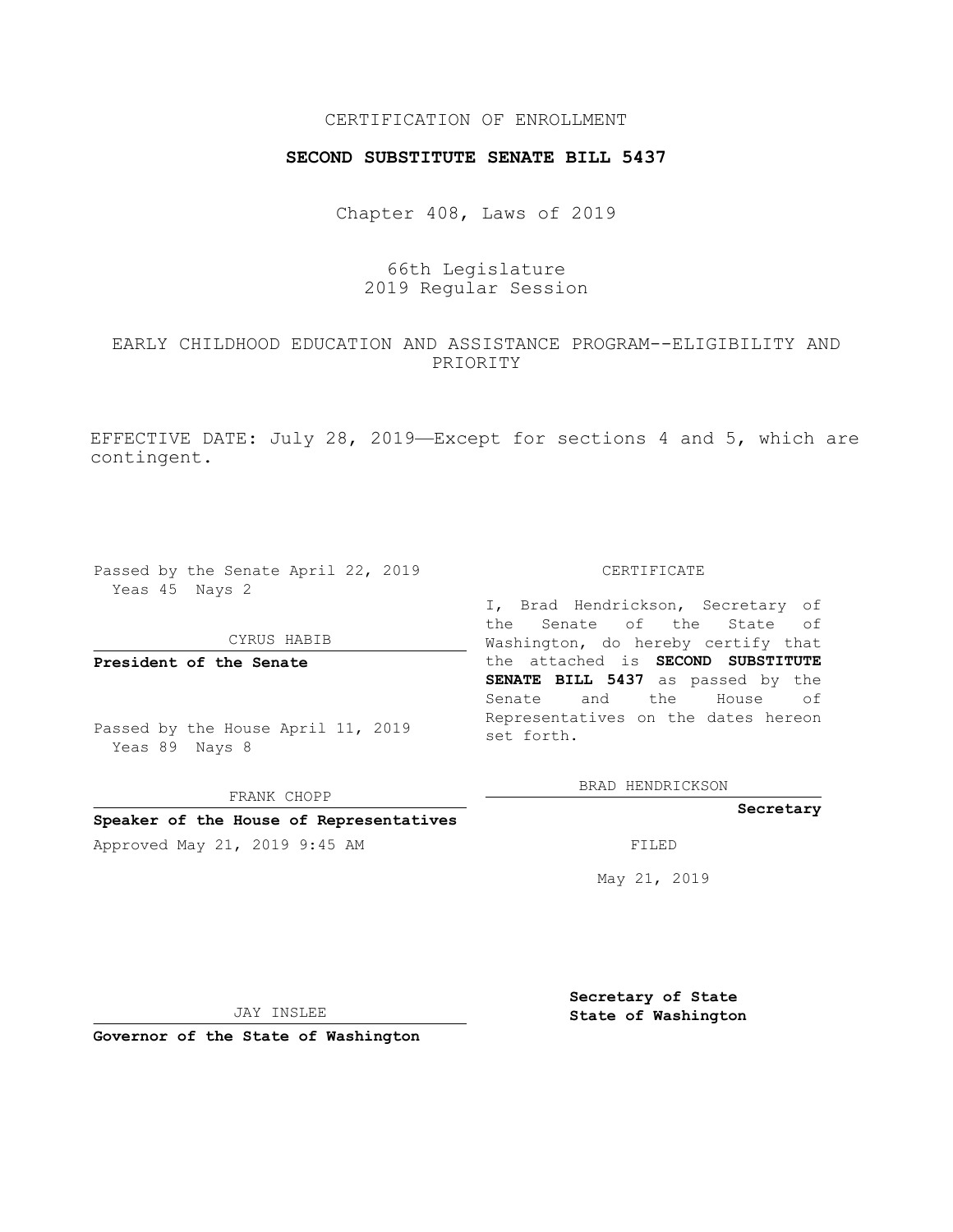## **SECOND SUBSTITUTE SENATE BILL 5437**

AS AMENDED BY THE HOUSE

Passed Legislature - 2019 Regular Session

## **State of Washington 66th Legislature 2019 Regular Session**

**By** Senate Ways & Means (originally sponsored by Senators Wilson, C., Palumbo, Wellman, Hunt, Saldaña, Nguyen, Randall, Das, Billig, Mullet, Darneille, Dhingra, Hasegawa, Kuderer, and Takko; by request of Office of the Governor)

READ FIRST TIME 03/01/19.

 AN ACT Relating to expanding eligibility to the early childhood education and assistance program; amending RCW 43.216.505, 43.216.556, 43.216.512, 43.216.512, 43.216.514, 43.216.555, 43.216.080, 43.216.540, and 43.216.550; adding a new section to chapter 43.216 RCW; creating new sections; providing contingent 6 effective dates; and providing an expiration date.

BE IT ENACTED BY THE LEGISLATURE OF THE STATE OF WASHINGTON:

 NEW SECTION. **Sec. 1.** The legislature finds that the family income eligibility limit of one hundred ten percent of the federal poverty level for the early childhood education and assistance program hinders the state's ability to recruit and enroll qualified families, particularly in rural areas of the state and in tribal communities. This income barrier results in unused preschool slots and growing waiting lists of children who are from low-income families but who are over the established income limits. Therefore, the legislature intends to keep the qualifying income for the early childhood education and assistance program at one hundred ten percent of the federal poverty level for the purposes of entitlement caseload forecasting and allow for the flexibility to serve additional children with family incomes up to two hundred percent of the federal poverty level.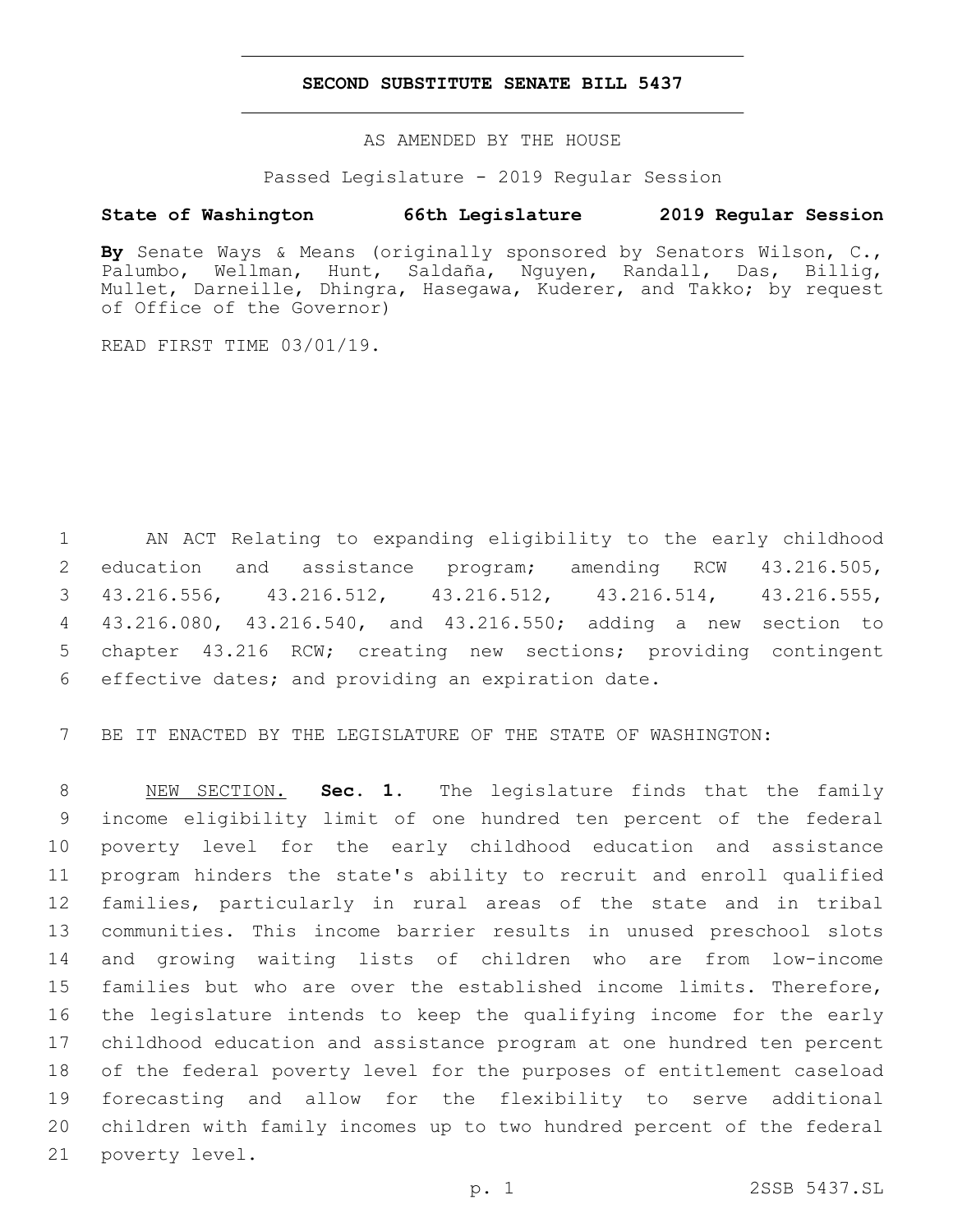1 **Sec. 2.** RCW 43.216.505 and 2017 3rd sp.s. c 6 s 210 are each 2 amended to read as follows:

3 Unless the context clearly requires otherwise, the definitions in 4 this section apply throughout RCW 43.216.500 through 43.216.559, 5 43.216.900, and 43.216.901.

6 (1) "Advisory committee" means the advisory committee under RCW 43.216.520.7

 (2) "Approved programs" means those state-supported education and special assistance programs which are recognized by the department as meeting the minimum program rules adopted by the department to qualify under RCW 43.216.500 through 43.216.550, 43.216.900, and 43.216.901 and are designated as eligible for funding by the 13 department under RCW 43.216.530 and 43.216.540.

14 (3) "Comprehensive" means an assistance program that focuses on 15 the needs of the child and includes education, health, and family 16 support services.

17 (4) "Eligible child" means a three to five-year old child who is 18 not age-eligible for kindergarten ((whose)), is not a participant in 19 a federal or state program providing comprehensive services, and who:

20 (a) Has a family income  $(\pm s)$  at or below one hundred ten 21 percent of the federal poverty level, as published annually by the 22 federal department of health and human services( $\sqrt{t}$  and includes a 23 child whose family is eligible for public assistance, and who is not 24 a participant in a federal or state program providing comprehensive 25 services)); ((a child))

26 (b) Is eligible for special education due to disability under RCW 27 28A.155.020; ((and may include children who are eligible)) or

28 (c) Meets criteria under rules adopted by the department if the 29 number of such children equals not more than ten percent of the total 30 enrollment in the early childhood program. ((Priority)) Preference 31 for enrollment in this group shall be given to children from families 32 with the lowest income, children in foster care, or to eligible 33 children from families with multiple needs.

34 (5) "Family support services" means providing opportunities for 35 parents to:

36 (a) Actively participate in their child's early childhood 37 program;

38 (b) Increase their knowledge of child development and parenting 39 skills;

40 (c) Further their education and training;

p. 2 2SSB 5437.SL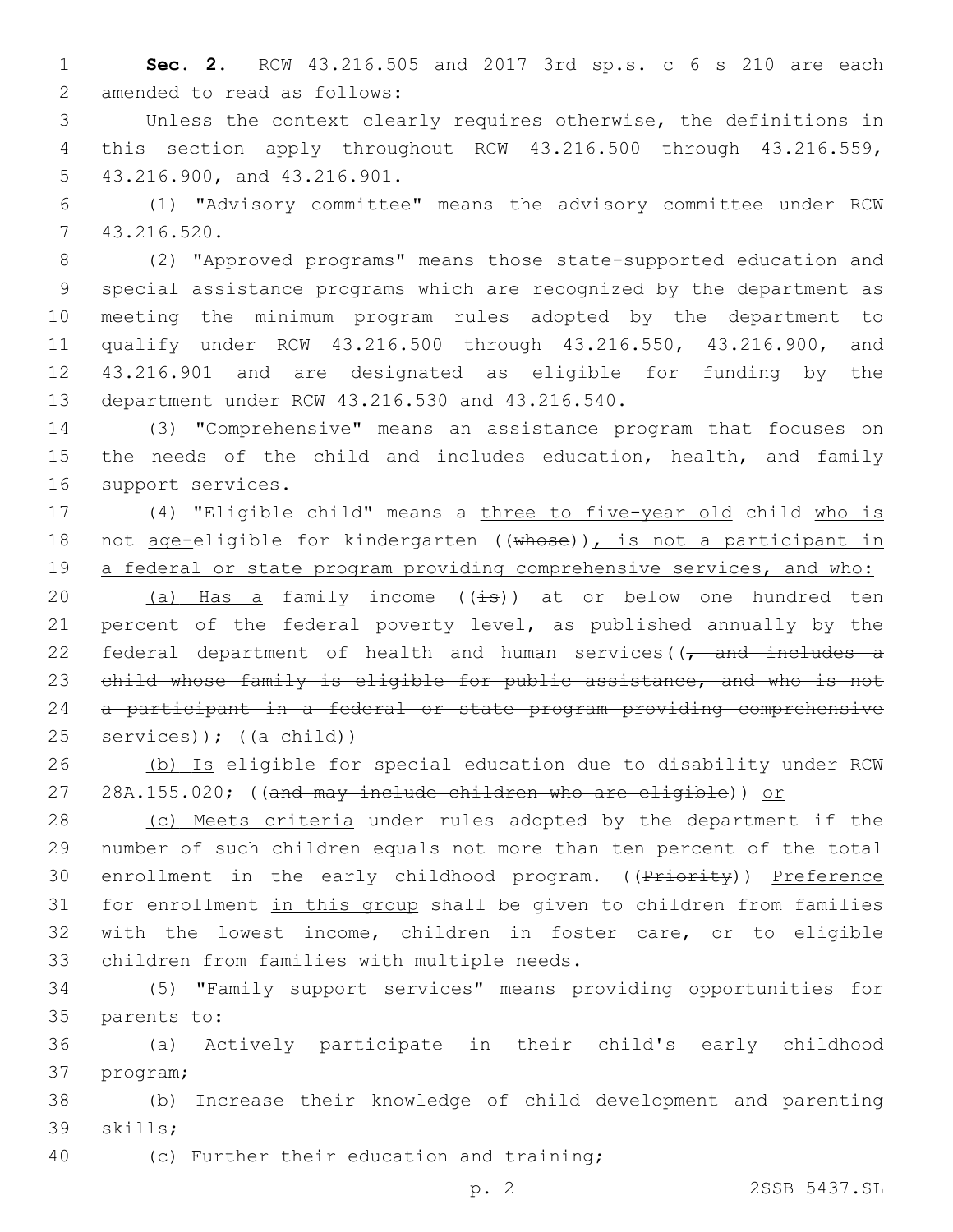1 (d) Increase their ability to use needed services in the 2 community;

(e) Increase their self-reliance.3

4 **Sec. 3.** RCW 43.216.556 and 2017 3rd sp.s. c 22 s 1 are each 5 amended to read as follows:

6 (1) Funding for the program of early learning established under 7 this chapter must be appropriated to the department. ((Allocations 8 must be made)) The department shall distribute funding to approved 9 early childhood education and assistance program contractors on the 10 basis of eligible children enrolled ((with eligible providers)).

11 (2) The program shall be implemented in phases, so that full 12 implementation is achieved in the 2022-23 school year.

13 (3) ((For the initial phase of the early learning program in school years 2011-12 and 2012-13, the legislature shall appropriate funding to the department for implementation of the program in an amount not less than the 2009-2011 enacted budget for the early 17 childhood education and assistance program. The appropriation shall be sufficient to fund an equivalent number of slots as funded in the 2009-2011 enacted budget.

20 (4) Beginning in the 2013-14 school year, additional funding for 21 the program must be phased in beginning in school districts providing 22 all-day kindergarten programs under RCW 28A.150.315.

 $(5)$ )) Funding shall continue to be phased in each year until full statewide implementation of the early learning program is achieved in 25 the 2022-23 school year, at which time any eligible child ((shall be)) is entitled to be enrolled in the program.

27 (((46)) (4) School districts and approved community-based early learning providers may contract with the department to provide services under the program. The department shall collaborate with school districts, community-based providers, and educational service districts to promote an adequate supply of approved providers.

32 **Sec. 4.** RCW 43.216.512 and 2018 c 155 s 2 are each amended to 33 read as follows:

34 (1) The department shall adopt rules that allow the ((inclusion)) 35 enrollment of children in the early childhood education and 36 assistance program, as space is available if the number of such 37 children equals not more than twenty-five percent of total statewide 38 enrollment, whose family income is: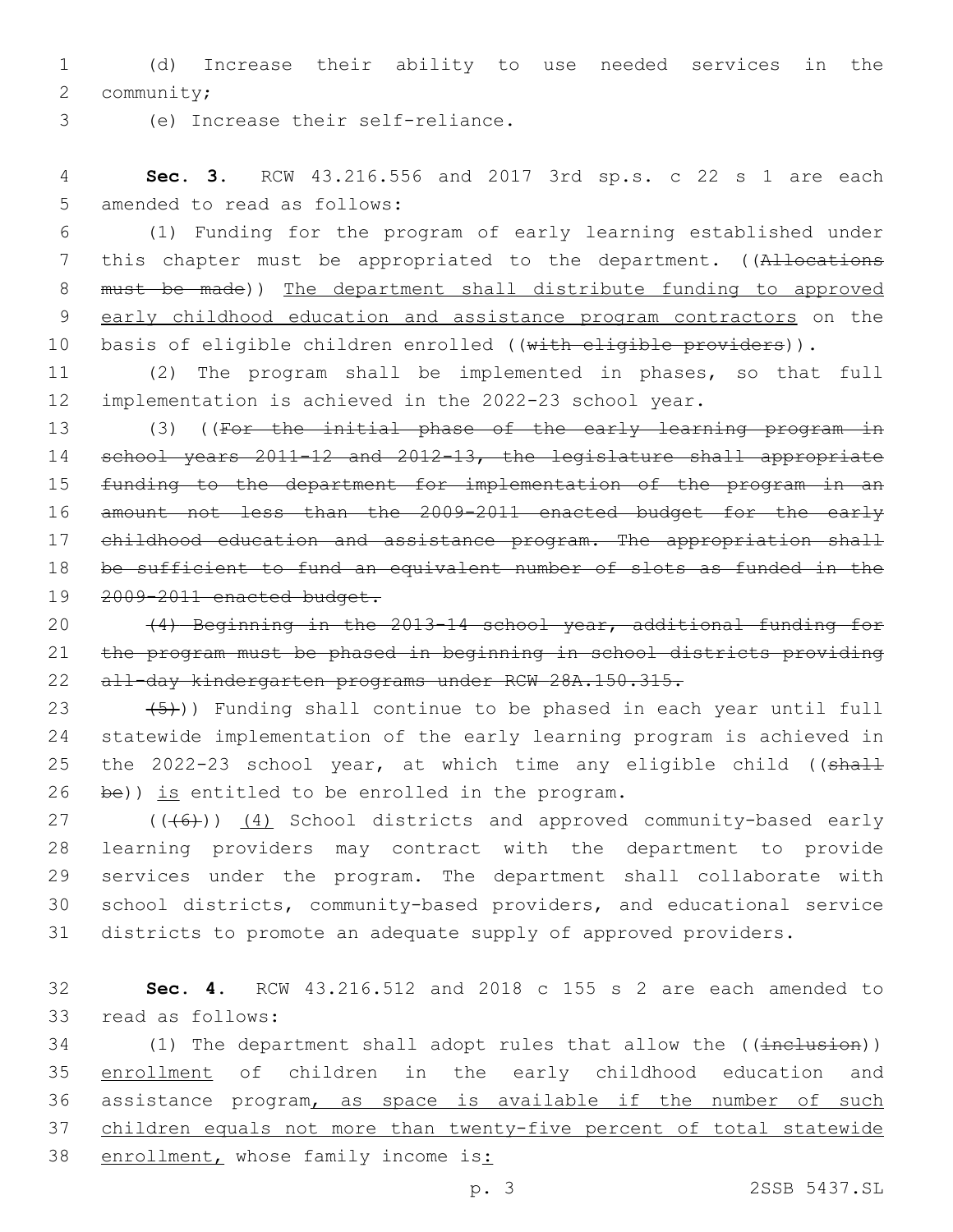1 (a) Above one hundred ten percent but less than or equal to one 2 hundred thirty percent of the federal poverty level ((if the number 3 of such children equals not more than twenty-five)); or

 (b) Above one hundred thirty percent but less than or equal to 5 two hundred percent of ((total statewide enrollment)) the federal poverty level if the child meets at least one of the risk factor criterion described in subsection (2) of this section.

8 (2) Children ((included)) enrolled in the early childhood 9 education and assistance program ((under)) pursuant to subsection 10 (1)(b) of this section must be ((homeless or impacted by specific 11 developmental or environmental)) prioritized for available funded 12 slots according to a prioritization system adopted in rule by the 13 department that considers risk factors that ((are linked by research 14 to school performance. "Homeless" means without a fixed, regular, and 15 adequate nighttime residence as set forth in the federal McKinney-16 Vento homeless assistance act, P.L. 100-77, July 22, 1987, 101 Stat. 17 482, and runaway and homeless youth act, P.L. 93–415, Title III, 18 September 7, 1974, 88 Stat. 1129)) have a disproportionate effect on 19 kindergarten readiness and school performance, including:

20 (a) Family income as a percent of the federal poverty level;

21 (b) Homelessness;

22 (c) Child welfare system involvement;

23 (d) Developmental delay or disability that does not meet the 24 eligibility criteria for special education described in RCW 25 28A.155.020;

- 26 (e) Domestic violence;
- 27 (f) English as a second language;
- 28 (g) Expulsion from an early learning setting;
- 29 (h) A parent who is incarcerated;

30 (i) A parent with a substance use disorder or mental health 31 treatment need; and

32 (j) Other risk factors determined by the department to be linked 33 by research to school performance.

34 (3) Children ((included)) enrolled in the early childhood 35 education and assistance program under this section are not  $((\text{tee} - \text{be}))$ 36 considered eligible children as defined in RCW 43.216.505 and are not 37 considered to be part of the state-funded entitlement required in RCW 43.216.556.38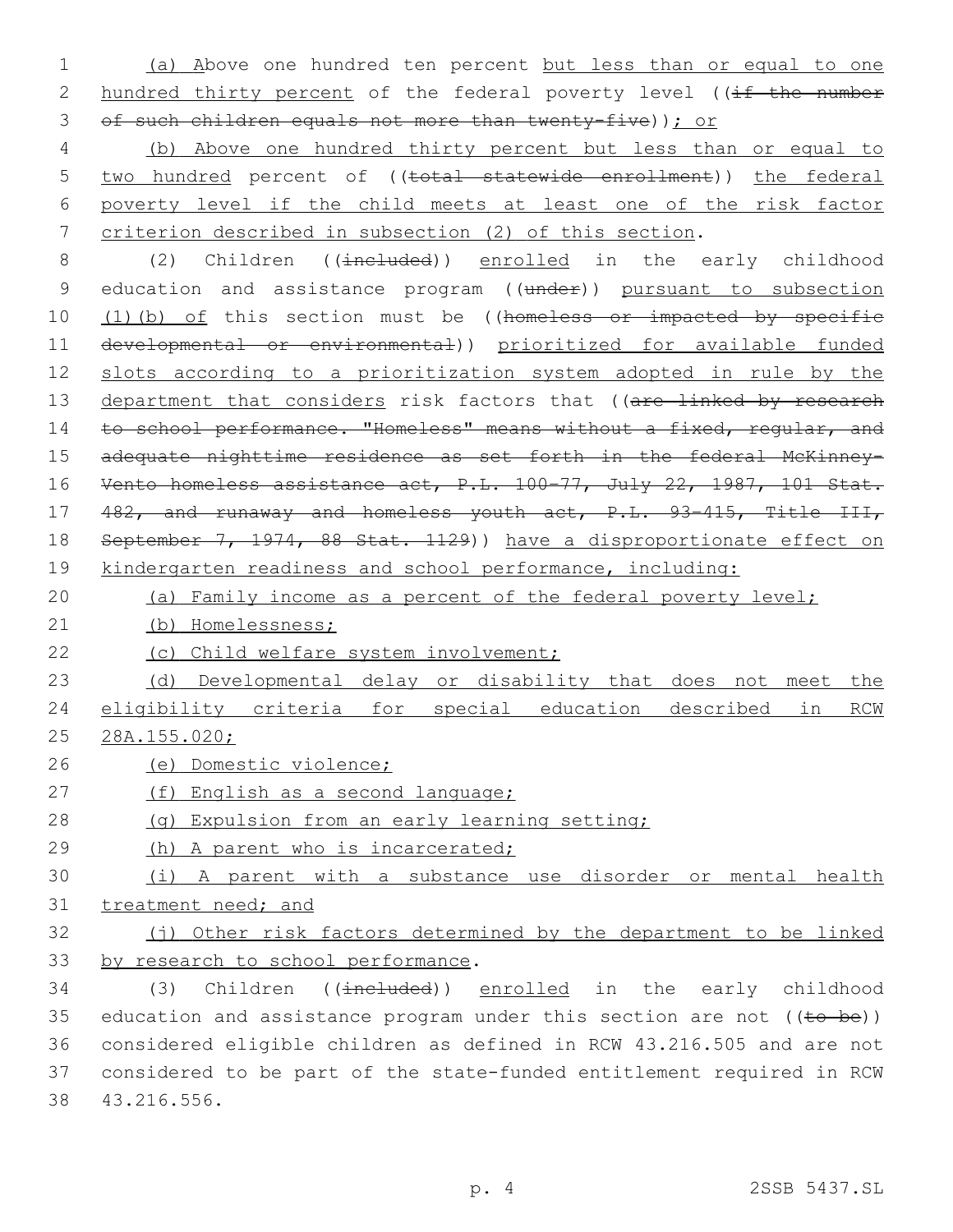**Sec. 5.** RCW 43.216.512 and 2018 c 155 s 2 are each amended to 2 read as follows:

3 (1) The department shall adopt rules that allow the ((inclusion)) enrollment of children in the early childhood education and assistance program, as space is available if the number of such children equals not more than twenty-five percent of total statewide enrollment, whose family income is:

 (a) Above one hundred ten percent but less than or equal to one 9 hundred thirty percent of the federal poverty level ((if the number 10 of such children equals not more than twenty-five)); or

 (b) Above one hundred thirty percent but less than or equal to 12 two hundred percent of ((total statewide enrollment)) the federal poverty level if the child meets at least one of the risk factor criterion described in subsection (2) of this section.

15 (2) Children ((included)) enrolled in the early childhood 16 education and assistance program ((under)) pursuant to subsection 17 (1)(b) of this section must be ((homeless or impacted by specific developmental or environmental)) prioritized for available funded slots according to a prioritization system adopted in rule by the 20 department that considers risk factors that ((are linked by research 21 to school performance. "Homeless" means without a fixed, regular, and adequate nighttime residence as set forth in the federal McKinney- Vento homeless assistance act, P.L. 100–77, July 22, 1987, 101 Stat. 482, and runaway and homeless youth act, P.L. 93–415, Title III, 25 September 7, 1974, 88 Stat. 1129)) have a disproportionate effect on kindergarten readiness and school performance, including:

27 (a) Family income as a percent of the federal poverty level;

(b) Homelessness;

(c) Child welfare system involvement;

 (d) Developmental delay or disability that does not meet the eligibility criteria for special education described in RCW 28A.155.020;

(e) Domestic violence;

(f) English as a second language;

(g) Expulsion from an early learning setting;

(h) A parent who is incarcerated;

- (i) A parent with a substance use disorder or mental health treatment need; and
- (j) Other risk factors determined by the department to be linked 40 by research to school performance.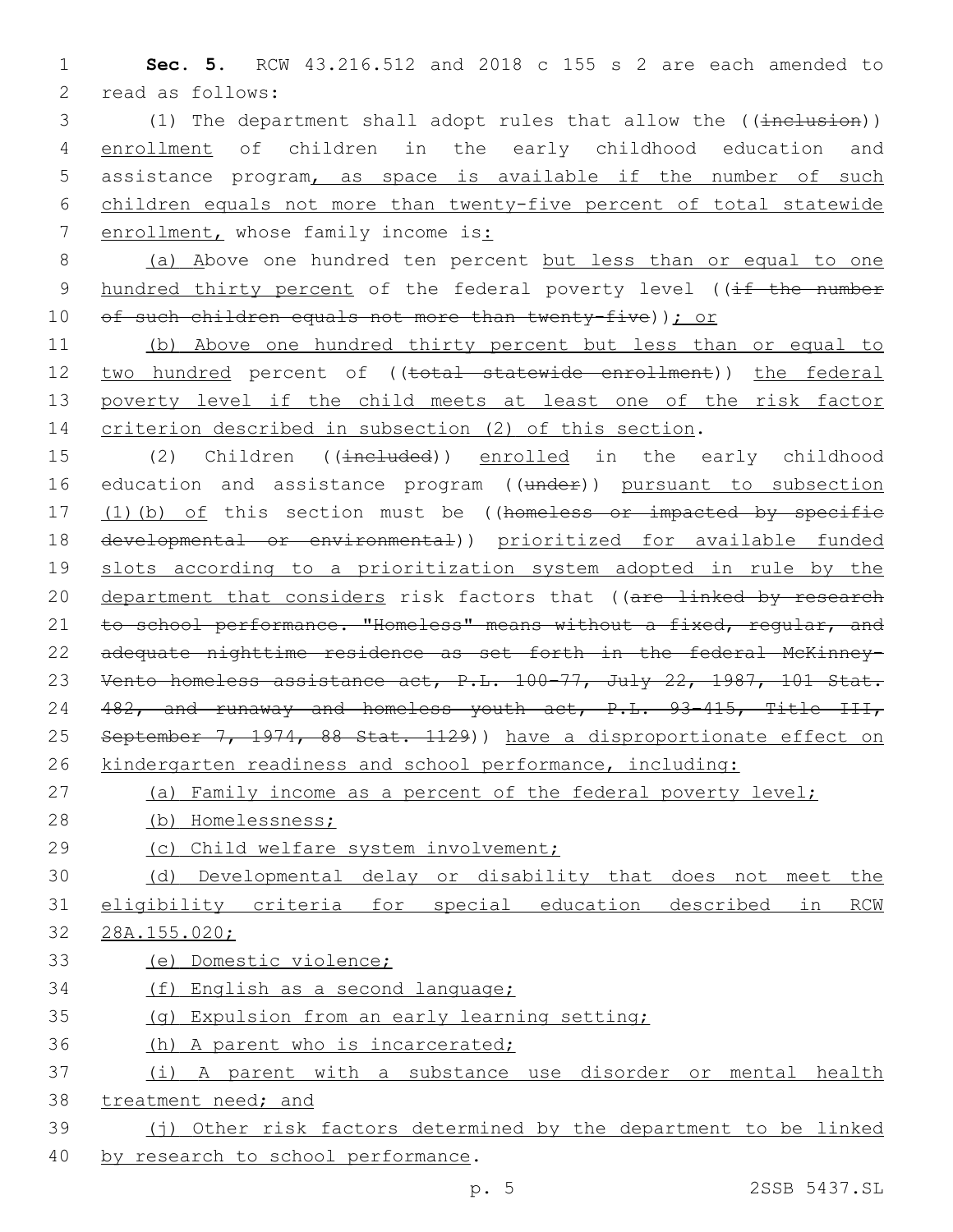(3) The department shall adopt rules that allow a child to enroll 2 in the early childhood education and assistance program, as space is available, when the child is not eligible under RCW 43.216.505 and 4 the child turns three years old at any time during the school year when the child:

 (a) Has a family income at or below two hundred percent of the federal poverty level or meets at least one risk factor criterion 8 adopted by the department in rule; and

(b) Has received services from or participated in:

10 (i) The early support for infants and toddlers program;

11 (ii) The early head start or a successor federal program providing comprehensive services for children from birth through two 13 years of age; or

14 (iii) The birth to three early childhood education and assistance program, if such a program is established.

16 (4) Children ((included)) enrolled in the early childhood 17 education and assistance program under this section are not  $((\pm 0 \pm 0)$  considered eligible children as defined in RCW 43.216.505 and are not considered to be part of the state-funded entitlement required in RCW 43.216.556.20

 NEW SECTION. **Sec. 6.** (1) The department of children, youth, and families must consult with the state's federally recognized tribes as described in chapter 43.376 RCW to explore creating a pathway or funding stream within the early childhood education and assistance program to address the unique characteristics of tribal nations in order to substantially close the opportunity gap for tribal children.

 (2) By December 1, 2020, the department of children, youth, and families must report related recommendations to the legislature that may include the modification of early childhood education and assistance program eligibility criteria and performance standards.

31 (3) This section expires December 31, 2020.

 **Sec. 7.** RCW 43.216.514 and 2018 c 155 s 3 are each amended to 33 read as follows:

 (1) The department shall prioritize children for enrollment in the early childhood education and assistance program who are eligible 36 pursuant to RCW 43.216.505.

 (2) As space is available, children may be included in the early childhood education and assistance program pursuant to RCW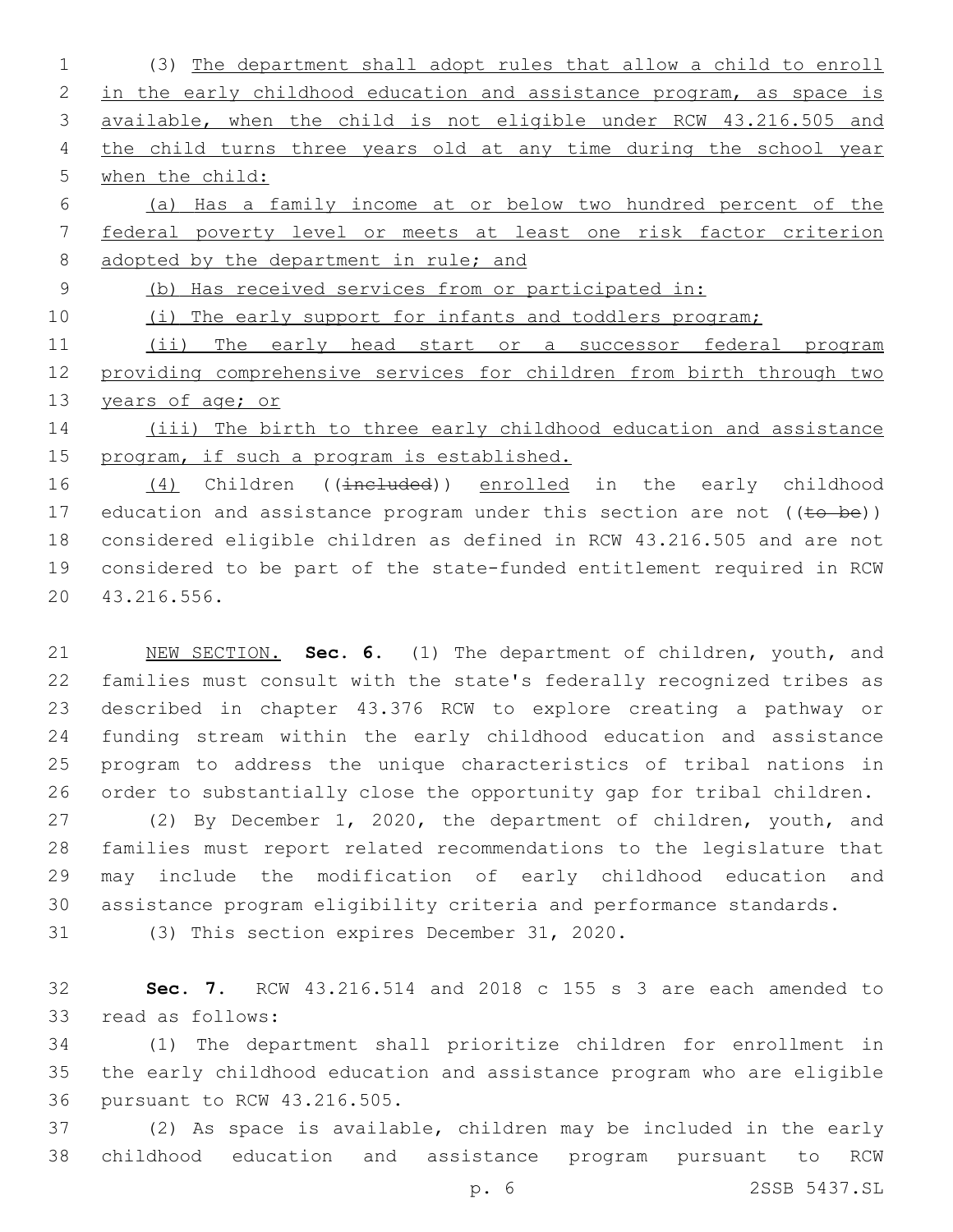43.216.512. Priority within this group must be given first to 2 children ((who are experiencing homelessness, child welfare system involvement, or a developmental delay or disability that does not meet the eligibility criteria for special education adopted under RCW 28A.155.020)) with incomes up to one hundred thirty percent of the 6 federal poverty level.

 NEW SECTION. **Sec. 8.** A new section is added to chapter 43.216 8 RCW to read as follows:

 (1) Within resources available under the federal preschool development grant birth to five grant award received in December 2018, the department shall develop a plan for phased implementation of a birth to three early childhood education and assistance program pilot project for eligible children under thirty-six months old. Funds to implement the pilot project may include a combination of 15 federal, state, or private sources.

 (2) The department may adopt rules to implement the pilot project and may waive or adapt early childhood education and assistance program requirements when necessary to allow for the operation of the birth to three early childhood education and assistance program. The department shall consider early head start rules and regulations when developing the provider and family eligibility requirements and program requirements. Any deviations from early head start standards, rules, or regulations must be identified and explained by the department in its annual report under subsection (6) of this section.

 (3)(a) Upon securing adequate funds to begin implementation, the pilot project programs must be delivered through child care centers and family home providers who meet minimum licensing standards and 28 are enrolled in the early achievers program.

 (b) The department must determine minimum early achievers ratings scores for programs participating in the pilot project.

 (4) When selecting pilot project locations for service delivery, the department may allow each pilot project location to have up to three classrooms per location. When selecting and approving pilot project locations, the department shall attempt to select a combination of rural, urban, and suburban locations. The department shall prioritize locations with programs currently operating early head start, head start, or the early childhood education and assistance program.38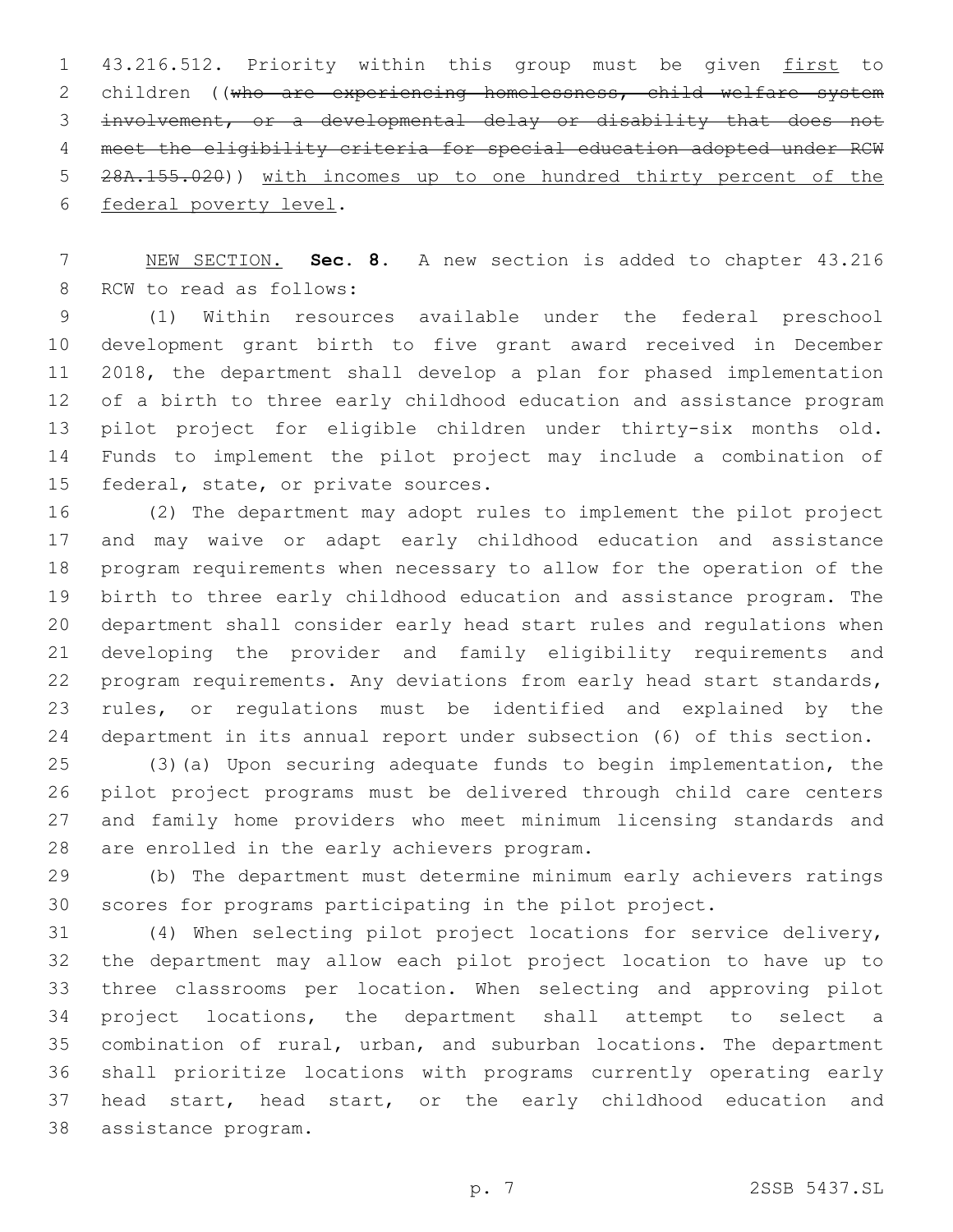(5) To be eligible for the birth to three early childhood education and assistance program, a child's family income must be at or below one hundred thirty percent of the federal poverty level and 4 the child must be under thirty-six months old.

 (6) Beginning November 1, 2020, and each November 1st thereafter during pilot project activity, the department shall submit an annual report to the governor and legislature that includes a status update that describes the planning work completed, the status of funds secured, and any implementation activities of the pilot project. Implementation activity reports must include a description of the participating programs and number of children and families served.

 **Sec. 9.** RCW 43.216.555 and 2018 c 155 s 4 are each amended to 13 read as follows:

14 (1) ((Beginning September 1, 2011,)) An early learning program to 15 provide voluntary preschool opportunities for children ages three 16 ((and four)) to five years ((of)) old who are not age-eligible for 17 kindergarten shall be implemented according to the funding and implementation plan in RCW 43.216.556. The program must offer a comprehensive program of early childhood education and family support, including parental involvement and health information, screening, and referral services, based on family need. Participation in the program is voluntary. On a space available basis, the program may allow enrollment of children who are not otherwise eligible by 24 assessing a fee.

 (2) The program shall be implemented by utilizing the program standards and eligibility criteria in the early childhood education and assistance program in RCW 43.216.500 through 43.216.550.

28 (3)(a) ((Beginning in the 2015-16 school year,)) The program implementation in this section shall prioritize early childhood education and assistance programs located in low-income neighborhoods 31 within high-need geographical areas.

 (b) Following the priority in (a) of this subsection, preference shall be given to programs meeting at least one of the following 34 characteristics:

 (i) Programs offering an extended day program for early care and 36 education;

 (ii) Programs offering services to children diagnosed with a 38 special need; or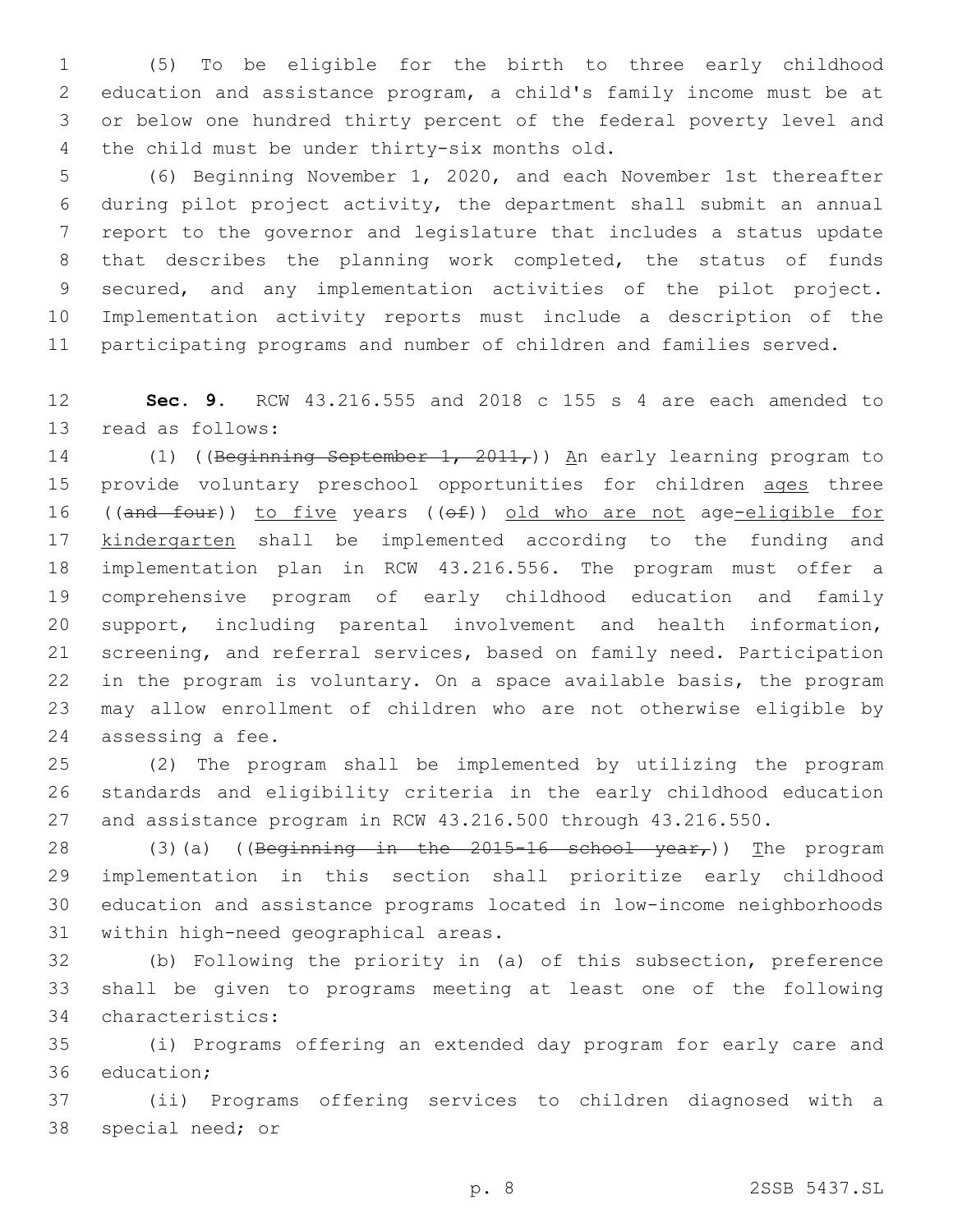(iii) Programs offering services to children involved in the 2 child welfare system.

 (4) The secretary shall adopt rules for the following program components, as appropriate and necessary during the phased implementation of the program, consistent with early achievers 6 program standards established in RCW 43.216.085:

7 (a) Minimum program standards;

8 (b) Approval of program providers; and

(c) Accountability and adherence to performance standards.

(5) The department has administrative responsibility for:

 (a) Approving and contracting with providers according to rules 12 developed by the secretary under this section;

 (b) In partnership with school districts, monitoring program quality and assuring the program is responsive to the needs of 15 eligible children;

 (c) Assuring that program providers work cooperatively with school districts to coordinate the transition from preschool to kindergarten so that children and their families are well-prepared 19 and supported; and

(d) Providing technical assistance to contracted providers.

 **Sec. 10.** RCW 43.216.080 and 2017 c 178 s 2 are each amended to 22 read as follows:

 (1) The foundation of quality in the early care and education system in Washington is the quality rating and improvement system entitled the early achievers program. In an effort to build on the existing quality framework, enhance access to quality care for children, and strengthen the entire early care and education systems in the state, it is important to integrate the efforts of state and local governments, school districts, institutions of higher education as defined in RCW 28B.10.016, and nonprofit organizations.

 (2) Local governments, school districts, institutions of higher education as defined in RCW 28B.10.016, and nonprofit organizations are encouraged to collaborate with the department when establishing and strengthening early learning programs for residents.

 (3) Local governments, school districts, institutions of higher education as defined in RCW 28B.10.016, and nonprofit organizations may contribute funds to the department for the following purposes:

 (a) Initial investments to build capacity and quality in local 39 early care and education programming;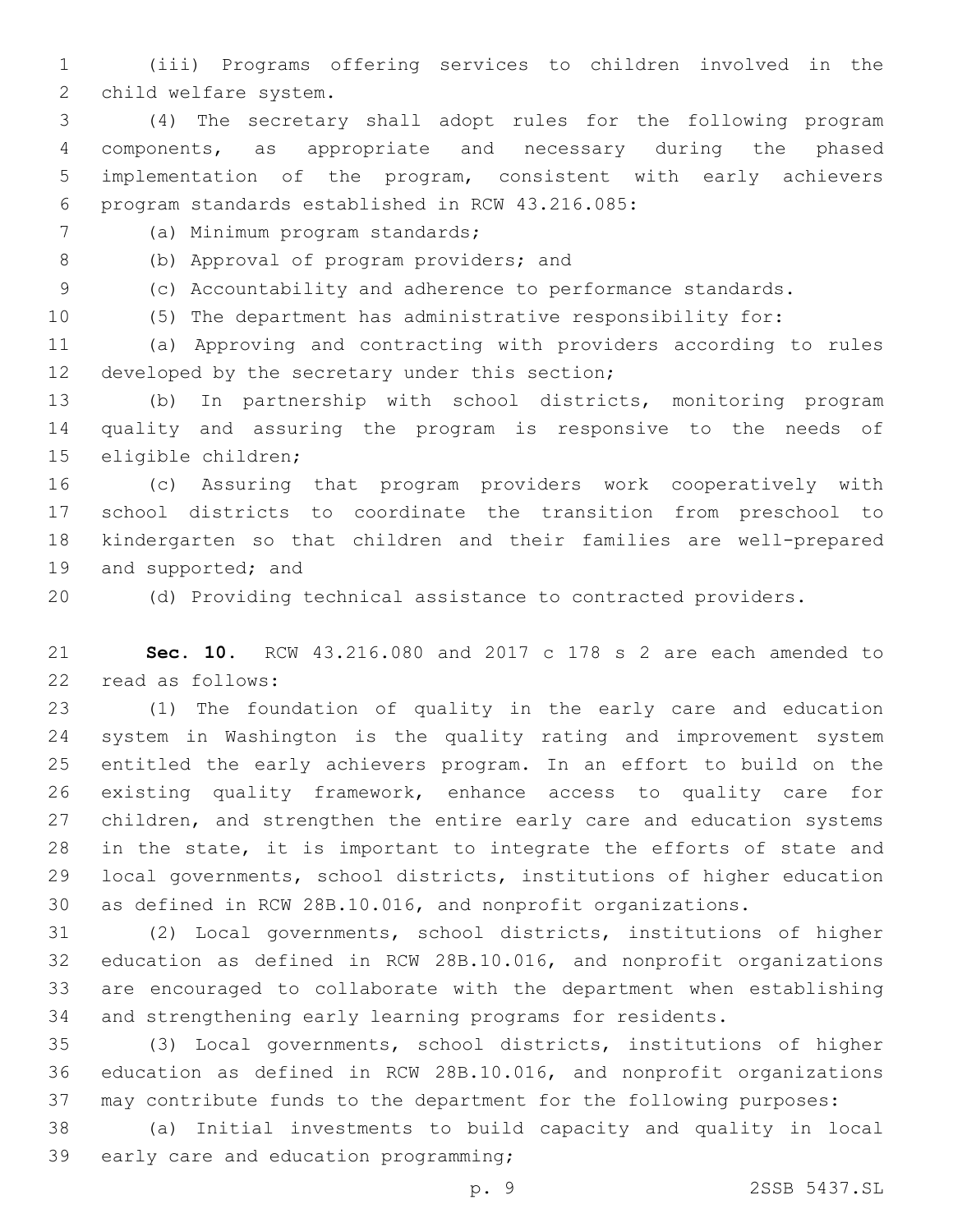(b) Reductions in copayments charged to parents or caregivers;

 (c) To expand access and eligibility in the early childhood 3 education and assistance program.

 (4) Funds contributed to the department by local governments, school districts, institutions of higher education as defined in RCW 28B.10.016, and nonprofit organizations must be deposited in the 7 early start account established in RCW ((43.215.195)) 43.216.165.

 (5) Children enrolled in the early childhood education and assistance program with funds contributed in accordance with subsection (3)(c) of this section are not considered to be eligible 11 children as defined in RCW ((43.215.405)) 43.216.505 and are not considered to be part of the state-funded entitlement required in RCW 13 ((43.215.456)) 43.216.556.

 **Sec. 11.** RCW 43.216.540 and 1994 c 166 s 10 are each amended to 15 read as follows:

 For the purposes of RCW ((28A.215.100)) 43.216.500 through 17 ((28A.215.200)) 43.216.550 and ((28A.215.900 through 28A.215.908)) 43.216.900 and 43.216.901, the department may award state support 19 under RCW ((28A.215.100)) 43.216.500 through ((28A.215.160)) 20 43.216.530 to increase the numbers of eligible children assisted by the federal or state-supported early childhood programs in this state. Priority shall be given to those geographical areas which include a high percentage of families qualifying under the "eligible child" criteria. The overall program funding level shall be based on an average grant per child consistent with state appropriations made for program costs: PROVIDED, That programs addressing special needs of selected groups or communities shall be recognized in the 28 department's rules.

 **Sec. 12.** RCW 43.216.550 and 1994 c 166 s 11 are each amended to 30 read as follows:

 The department may solicit gifts, grants, conveyances, bequests and devises for the use or benefit of the early childhood state 33 education and assistance program established by RCW ((28A.215.100)) 34 43.216.500 through ((28A.215.200)) 43.216.550 and ((28A.215.900 through 28A.215.908)) 43.216.900 and 43.216.901. The department shall actively solicit support from business and industry and from the federal government for the state early childhood education and